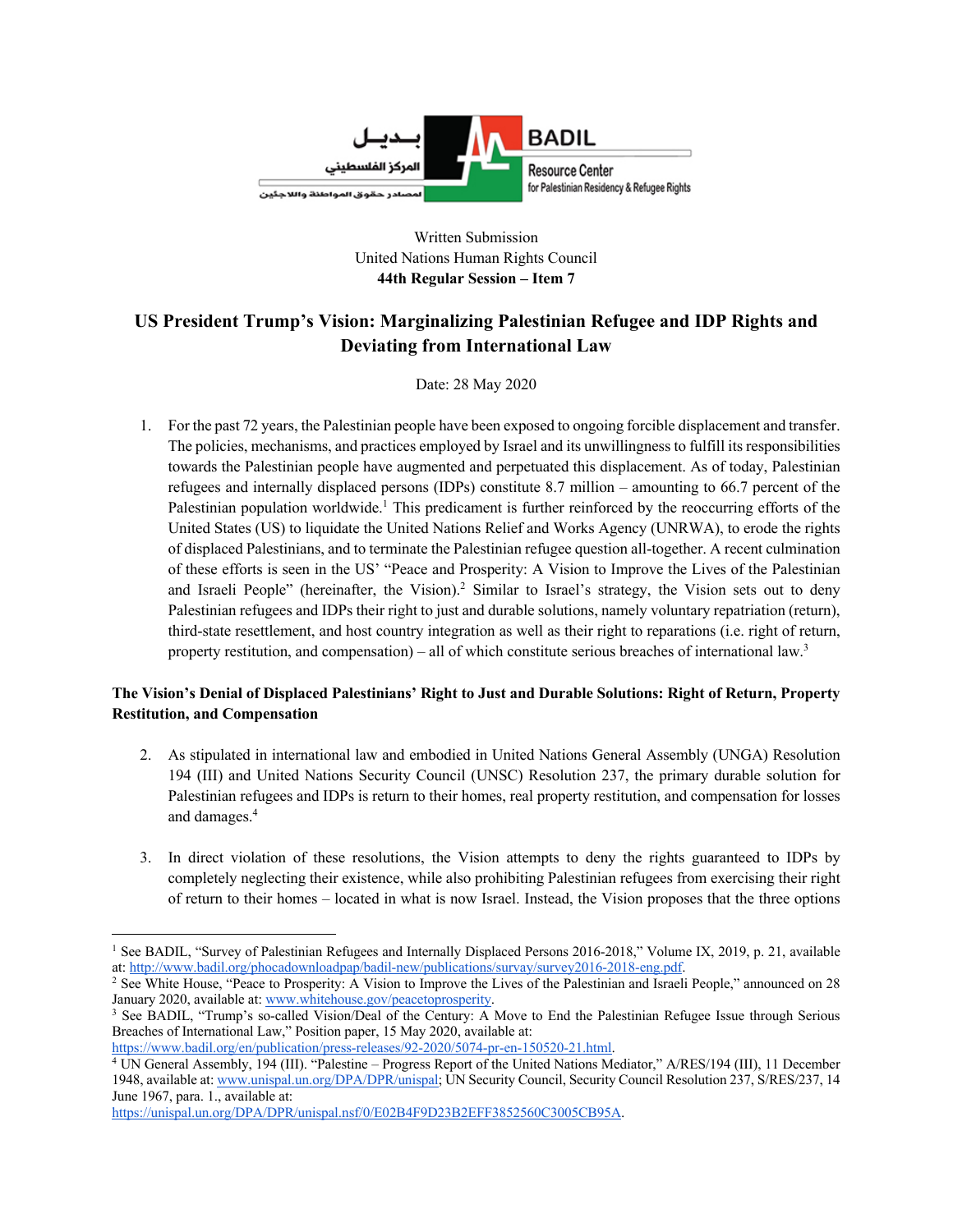available to Palestinian refugees are: absorption into the new Palestinian entity, local integration in current host countries, and the acceptance of 50,000 refugees in individual Organization of Islamic Cooperation member countries.<sup>5</sup> Through this, the Vision presents solutions that deviate from the right of displaced Palestinians to just and durable solutions as it denies return and formulates compulsory absorption, integration, and resettlement under the guise of pragmatism and in an approach that is devoid of rights.

- 4. The Vision's attempt to deny the right of return is in direct violation of international refugee law (IRL). IRL emphasizes that refugees are entitled to freely and informatively choose of one of the three just and durable solutions available to them, with voluntary repatriation as not only the preferred solution, but also the only one that constitutes a right, as the other two options – local integration and resettlement — are subject to states' consent and discretion.<sup>6</sup>
- 5. As such, the Vision's negation of the right of return and the subsequent imposition of vague and non-absolute formulations of local integration, absorption, and acceptance into third states does not constitute an adequate implementation of the Palestinian refugees' right to just and durable solutions. Additionally, the US' omission of the right of return deviates from a rich body of authority stemming from state practice reflecting the existence of opinio juris on the part of states where they are obligated under customary international law to allow displaced individuals, including refugees, to exercise their right of voluntary return to their homes of origin.7
- 6. Apart from the right of return, an indivisible part of the right to reparations guaranteed to Palestinian refugees and IDPs includes their right to property restitution and compensation, which the Vision flagrantly violates. UNGA Resolution 3236, amongst others, reaffirms the "inalienable rights of the Palestinians to return to their homes and property from which they have been displaced and uprooted."<sup>8</sup> With the Vision denying displaced Palestinians' the right to property restitution, the Trump administration in essence attempts to reward Israel for its illegal privatization of these properties by granting it dubious legitimacy within the proposed Vision.<sup>9</sup> The Vision additionally fails to recognize that full compensation is an absolute and guaranteed right and cannot be treated as a component that can be done on a voluntary basis by cooperating states – a flawed proposal that is likely to generate financial hardships similar to those faced by UNRWA today.

## **The Erasure of the Palestinian Refugee Issue: Transferring Israel's Responsibilities to Third States**

http://www.refworld.org/docid/3b00f0468.html.

<sup>5</sup> See White House, "Peace to Prosperity: A Vision to Improve the Lives of the Palestinian and Israeli People," announced on 28 January 2020, p. 32, available at: www.whitehouse.gov/peacetoprosperity.<br><sup>6</sup> UNHCR, "Conclusion on Voluntary Repatriation: No. 18 (XXXI)," UNHCR ExComm, No. 12A (A/35/12/Add.1), 16 October

<sup>1980,</sup> clause (a), available at:<br>https://www.unhcr.org/excom/exconc/3ae68c6e8/voluntary-repatriation.html.

https://www.unhcr.org/excom/exconc/3ae68c6e8/voluntary-repatriation.html.<br><sup>7</sup> See Gail J. Boling, "The 1948 Palestinian Refugees and the Individual Right of Return: An International Law Analysis,"

BADIL, 2007, p. 77-82, available at: http://www.badil.org/phocadownloadpap/Badil\_docs/publications/individualROR-en.pdf. 8 UN General Assembly, "Question of Palestine," 22 November 1974, A/RES/3236, available at:

<sup>9</sup> See BADIL, "Forced Population Transfer: The Case of Palestine – Denial of Reparations," October 2018, available at:http://www.badil.org/phocadownloadpap/badil-new/publications/research/working-papers/WP22-Reparations-of-Reparations.pdf.